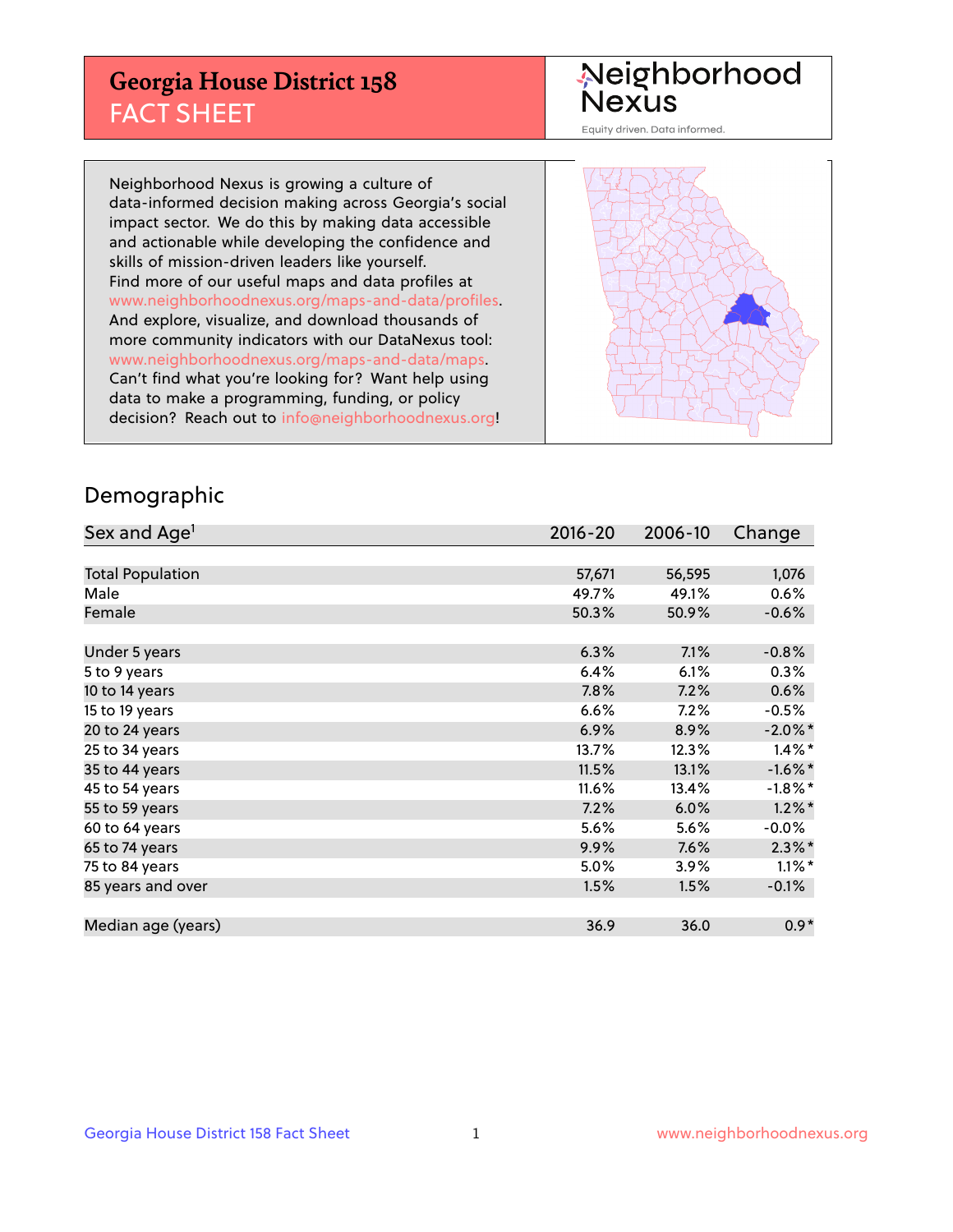## Demographic, continued...

| Race <sup>2</sup>                                            | $2016 - 20$ | 2006-10 | Change     |
|--------------------------------------------------------------|-------------|---------|------------|
| <b>Total population</b>                                      | 57,671      | 56,595  | 1,076      |
| One race                                                     | 97.0%       | 98.6%   | $-1.6\%$ * |
| White                                                        | 64.2%       | 63.0%   | 1.2%       |
| <b>Black or African American</b>                             | 30.7%       | 32.4%   | $-1.6%$    |
| American Indian and Alaska Native                            | 0.2%        | 0.3%    | $-0.1%$    |
| Asian                                                        | 0.6%        | 0.7%    | $-0.1%$    |
| Native Hawaiian and Other Pacific Islander                   | 0.0%        | 0.0%    | 0.0%       |
| Some other race                                              | 1.2%        | 2.2%    | $-1.0%$    |
| Two or more races                                            | 3.0%        | 1.4%    | $1.6\%$ *  |
| Race alone or in combination with other race(s) <sup>3</sup> | $2016 - 20$ | 2006-10 | Change     |
| <b>Total population</b>                                      | 57,671      | 56,595  | 1,076      |
| White                                                        | 67.0%       | 64.2%   | $2.8\%$ *  |
| <b>Black or African American</b>                             | 32.7%       | 33.3%   | $-0.6%$    |
| American Indian and Alaska Native                            | 0.6%        | 0.5%    | 0.0%       |
| Asian                                                        | 0.7%        | 1.0%    | $-0.2%$    |
| Native Hawaiian and Other Pacific Islander                   | 0.0%        | 0.0%    | 0.0%       |
| Some other race                                              | 2.1%        | 2.5%    | $-0.4%$    |
| Hispanic or Latino and Race <sup>4</sup>                     | $2016 - 20$ | 2006-10 | Change     |
| <b>Total population</b>                                      | 57,671      | 56,595  | 1,076      |
| Hispanic or Latino (of any race)                             | 4.8%        | 4.7%    | 0.1%       |
| Not Hispanic or Latino                                       | 95.2%       | 95.3%   | $-0.1%$    |
| White alone                                                  | 61.3%       | 60.9%   | 0.5%       |
| <b>Black or African American alone</b>                       | 30.7%       | 32.2%   | $-1.5%$    |
| American Indian and Alaska Native alone                      | 0.2%        | 0.3%    | $-0.1%$    |
| Asian alone                                                  | 0.6%        | 0.7%    | $-0.1%$    |
| Native Hawaiian and Other Pacific Islander alone             | $0.0\%$     | 0.0%    | 0.0%       |
| Some other race alone                                        | 0.1%        | 0.2%    | $-0.1%$    |
| Two or more races                                            | 2.4%        | 1.1%    | $1.2\%$ *  |
| U.S. Citizenship Status <sup>5</sup>                         | $2016 - 20$ | 2006-10 | Change     |
|                                                              |             |         |            |
| Foreign-born population                                      | 1,717       | 1,967   | $-249$     |
| Naturalized U.S. citizen                                     | 16.7%       | 18.9%   | $-2.3%$    |
| Not a U.S. citizen                                           | 83.3%       | 81.1%   | 2.3%       |
|                                                              |             |         |            |
| Citizen, Voting Age Population <sup>6</sup>                  | $2016 - 20$ | 2006-10 | Change     |
| Citizen, 18 and over population                              | 42,280      | 41,158  | 1,123      |
| Male                                                         | 48.0%       | 48.2%   | $-0.2%$    |
| Female                                                       | 52.0%       | 51.8%   | 0.2%       |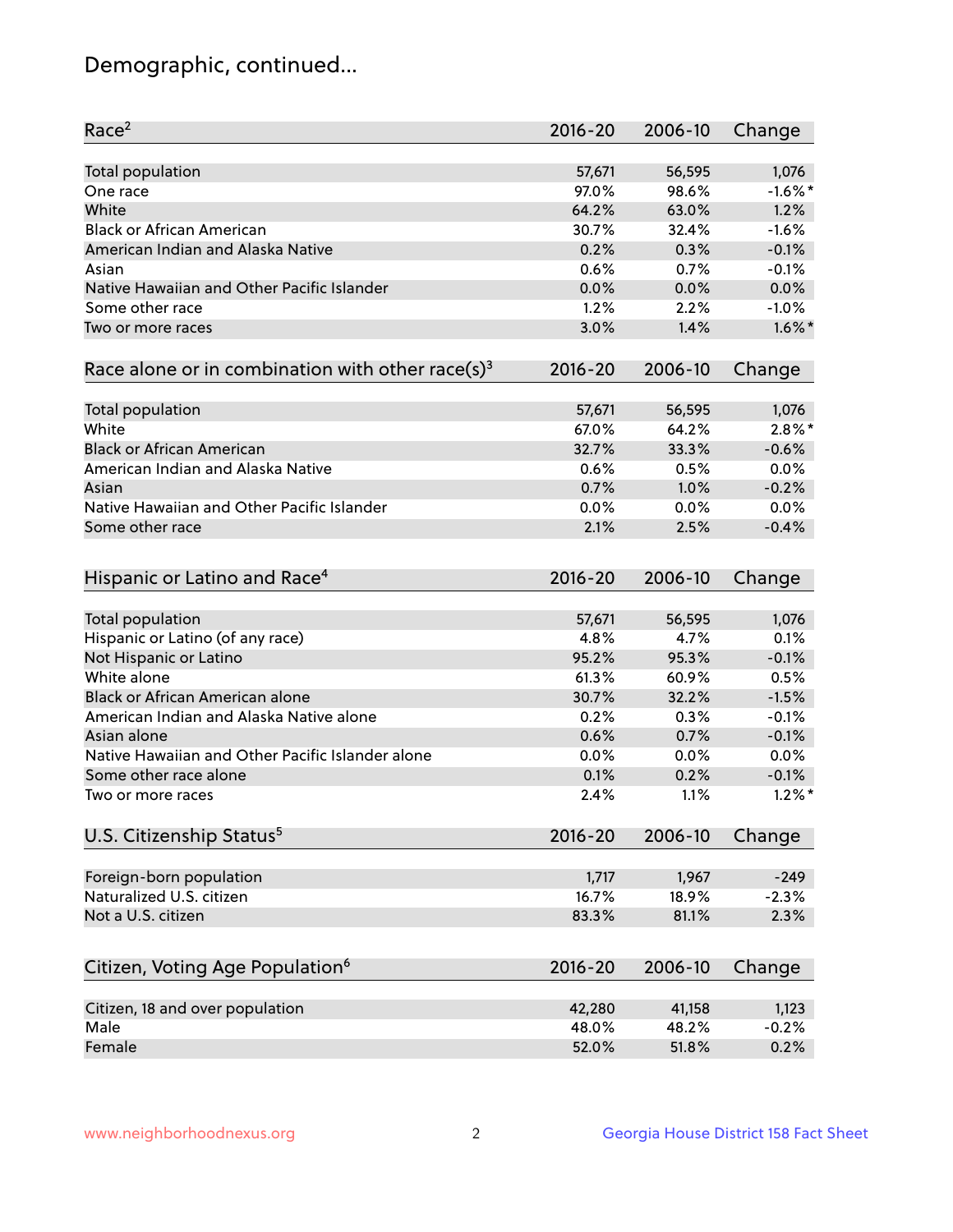#### Economic

| Income <sup>7</sup>                                 | 2016-20 | 2006-10 | Change     |
|-----------------------------------------------------|---------|---------|------------|
|                                                     |         |         |            |
| All households                                      | 21,857  | 21,115  | 742        |
| Less than \$10,000                                  | 11.1%   | 12.4%   | $-1.3%$    |
| \$10,000 to \$14,999                                | 7.7%    | 10.0%   | $-2.4\%$ * |
| \$15,000 to \$24,999                                | 14.3%   | 16.3%   | $-2.0%$    |
| \$25,000 to \$34,999                                | 11.7%   | 13.7%   | $-2.0%$    |
| \$35,000 to \$49,999                                | 12.9%   | 14.8%   | $-1.8%$    |
| \$50,000 to \$74,999                                | 16.9%   | 14.9%   | 2.0%       |
| \$75,000 to \$99,999                                | 11.3%   | 8.9%    | $2.4\%$ *  |
| \$100,000 to \$149,999                              | 10.5%   | 6.2%    | 4.3%*      |
| \$150,000 to \$199,999                              | 1.5%    | 1.5%    | 0.0%       |
| \$200,000 or more                                   | 2.1%    | 1.3%    | 0.9%       |
| Median household income (dollars)                   | 41,456  | 33,040  | 8,417*     |
| Mean household income (dollars)                     | 55,848  | 45,407  | $10,441*$  |
| With earnings                                       | 72.2%   | 76.4%   | $-4.3\%$ * |
| Mean earnings (dollars)                             | 58,412  | 46,328  | 12,085*    |
| <b>With Social Security</b>                         | 34.4%   | 32.9%   | 1.5%       |
| Mean Social Security income (dollars)               | 17,162  | 13,660  | $3,502*$   |
| With retirement income                              | 16.5%   | 14.1%   | $2.4\%$ *  |
| Mean retirement income (dollars)                    | 22,497  | 19,171  | 3,326*     |
| With Supplemental Security Income                   | 7.8%    | 7.4%    | 0.4%       |
| Mean Supplemental Security Income (dollars)         | 9,315   | 7,266   | $2,049*$   |
| With cash public assistance income                  | 1.9%    | 1.9%    | $-0.0%$    |
| Mean cash public assistance income (dollars)        | 1,122   | 2,151   | $-1,030$   |
| With Food Stamp/SNAP benefits in the past 12 months | 22.2%   | 15.6%   | $6.6\%$ *  |
|                                                     |         |         |            |
| Families                                            | 14,482  | 14,568  | $-86$      |
| Less than \$10,000                                  | 6.1%    | 7.6%    | $-1.5%$    |
| \$10,000 to \$14,999                                | 4.5%    | 5.2%    | $-0.8%$    |
| \$15,000 to \$24,999                                | 12.3%   | 14.6%   | $-2.3%$    |
| \$25,000 to \$34,999                                | 12.1%   | 14.6%   | $-2.5%$    |
| \$35,000 to \$49,999                                | 13.6%   | 16.9%   | $-3.4%$    |
| \$50,000 to \$74,999                                | 18.6%   | 17.6%   | 1.0%       |
| \$75,000 to \$99,999                                | 15.1%   | 11.8%   | $3.2\%$ *  |
| \$100,000 to \$149,999                              | 13.0%   | 8.1%    | $5.0\%$ *  |
| \$150,000 to \$199,999                              | 2.2%    | 1.9%    | 0.3%       |
| \$200,000 or more                                   | 2.6%    | 1.6%    | 0.9%       |
| Median family income (dollars)                      | 51,899  | 40,960  | 10,939*    |
| Mean family income (dollars)                        | 65,040  | 53,779  | $11,261*$  |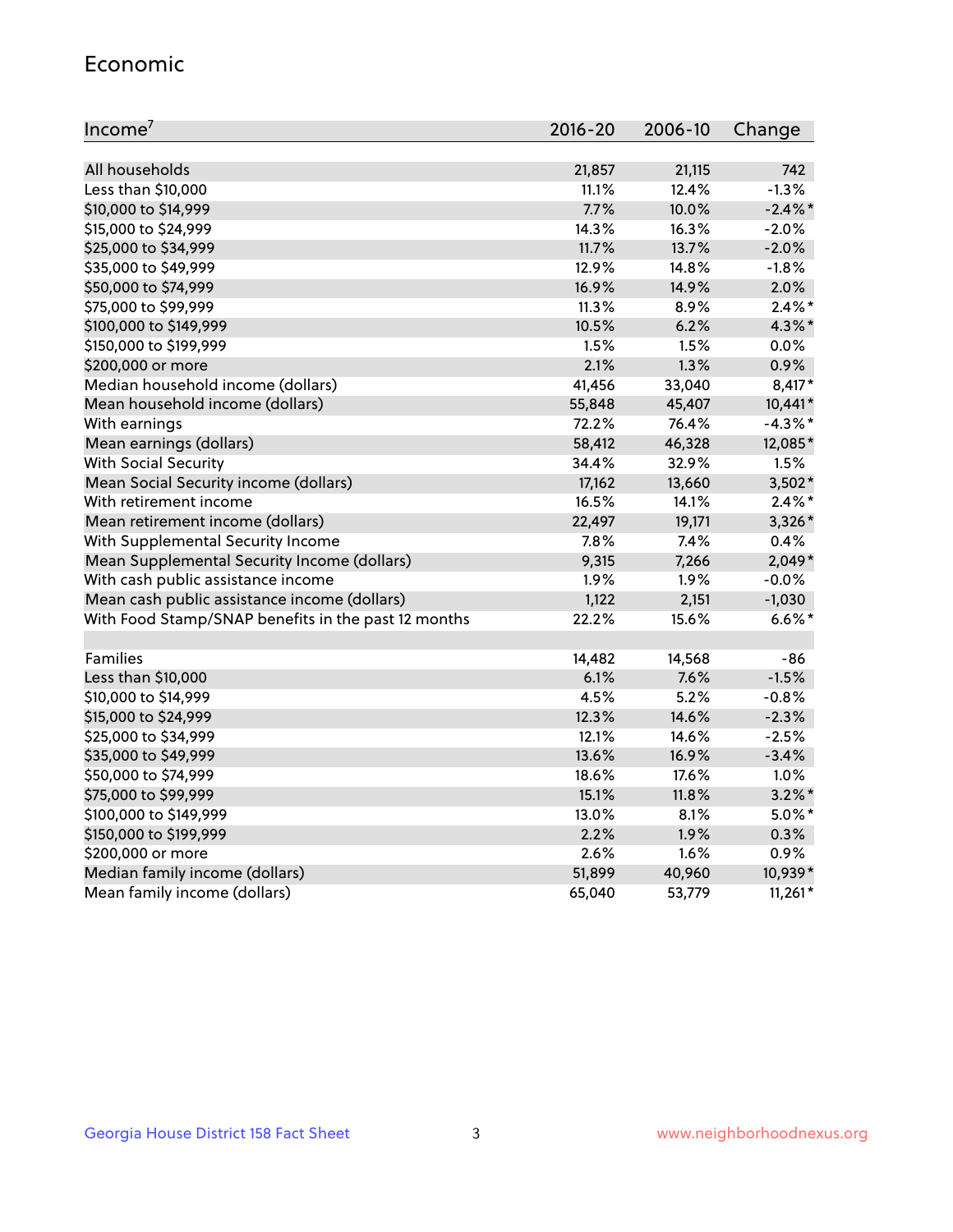## Economic, continued...

| Income, continued <sup>8</sup>                                        | $2016 - 20$ | 2006-10 | Change   |
|-----------------------------------------------------------------------|-------------|---------|----------|
|                                                                       |             |         |          |
| Nonfamily households                                                  | 7,375       | 6,547   | 828*     |
| Median nonfamily income (dollars)                                     | 20,480      | 16,530  | $3,951*$ |
| Mean nonfamily income (dollars)                                       | 34,049      | 24,654  | 9,395*   |
| Median earnings for workers (dollars)                                 | 27,942      | 21,439  | $6,503*$ |
| Median earnings for male full-time, year-round workers                | 41,691      | 33,816  | 7,875*   |
| (dollars)                                                             |             |         |          |
| Median earnings for female full-time, year-round workers<br>(dollars) | 34,596      | 23,900  | 10,696*  |
| Per capita income (dollars)                                           | 22,194      | 17,435  | 4,759*   |
|                                                                       |             |         |          |
| Families and People Below Poverty Level <sup>9</sup>                  | 2016-20     | 2006-10 | Change   |
|                                                                       |             |         |          |
| <b>All families</b>                                                   | 17.2%       | 17.4%   | $-0.2%$  |
| With related children under 18 years                                  | 26.9%       | 25.9%   | 1.0%     |
| With related children under 5 years only                              | 18.3%       | 19.8%   | $-1.5%$  |
| Married couple families                                               | 6.1%        | 8.8%    | $-2.7%$  |
| With related children under 18 years                                  | 10.1%       | 13.4%   | $-3.3%$  |
| With related children under 5 years only                              | 5.2%        | 5.8%    | $-0.6%$  |
| Families with female householder, no husband present                  | 42.8%       | 44.0%   | $-1.2%$  |
| With related children under 18 years                                  | 51.4%       | 51.3%   | 0.1%     |
| With related children under 5 years only                              | 45.0%       | 53.0%   | $-7.9%$  |
| All people                                                            | 24.0%       | 23.9%   | 0.1%     |
| Under 18 years                                                        | 32.3%       | 33.0%   | $-0.7%$  |
|                                                                       | 32.2%       |         | $-0.6%$  |
| Related children under 18 years                                       |             | 32.8%   |          |
| Related children under 5 years                                        | 27.6%       | 32.6%   | $-5.0%$  |
| Related children 5 to 17 years                                        | 33.8%       | 32.9%   | 0.9%     |
| 18 years and over                                                     | 21.2%       | 20.9%   | 0.3%     |
| 18 to 64 years                                                        | 23.0%       | 22.3%   | 0.7%     |
| 65 years and over                                                     | 14.7%       | 13.8%   | 0.9%     |
| People in families                                                    | 19.7%       | 20.4%   | $-0.7%$  |
| Unrelated individuals 15 years and over                               | 42.3%       | 41.5%   | 0.7%     |
|                                                                       |             |         |          |
| Non-Hispanic white people                                             | 18.4%       | 18.4%   | 0.0%     |
| Black or African-American people                                      | 33.8%       | 35.1%   | $-1.3%$  |
| Asian people                                                          | 0.8%        | 18.1%   | $-17.3%$ |
| Hispanic or Latino people                                             | 31.1%       | 18.7%   | 12.4%    |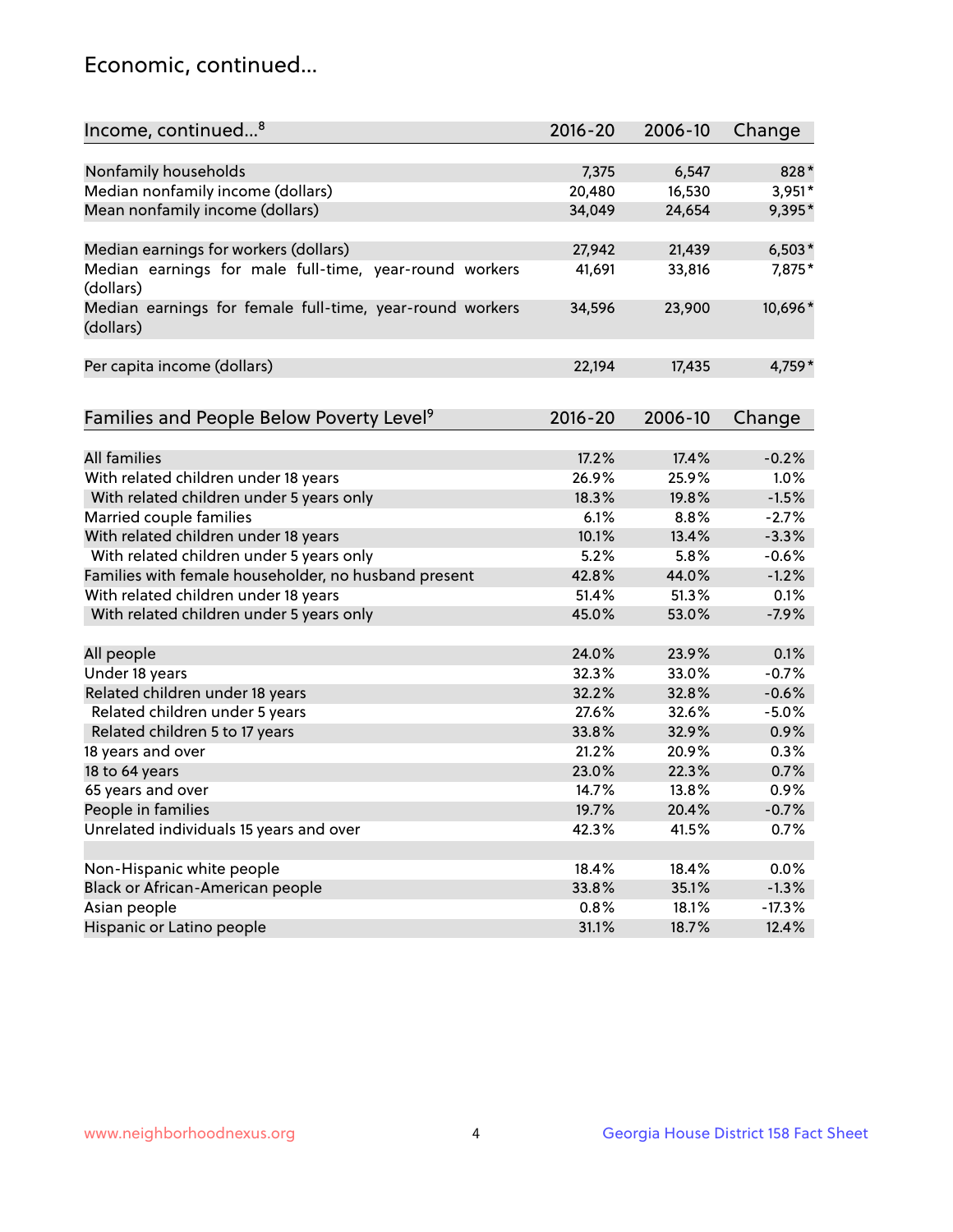## Employment

| Employment Status <sup>10</sup>                               | $2016 - 20$ | 2006-10 | Change    |
|---------------------------------------------------------------|-------------|---------|-----------|
|                                                               |             |         |           |
| Population 16 years and over                                  | 45,151      | 44,103  | 1,049     |
| In labor force                                                | 55.4%       | 58.2%   | $-2.7%$   |
| Civilian labor force                                          | 55.4%       | 58.1%   | $-2.7%$   |
| Employed                                                      | 51.8%       | 53.0%   | $-1.2%$   |
| Unemployed                                                    | 3.6%        | 5.2%    | $-1.5%$   |
| <b>Armed Forces</b>                                           | 0.0%        | 0.0%    | $-0.0%$   |
| Not in labor force                                            | 44.6%       | 41.8%   | 2.7%      |
|                                                               |             |         |           |
| Civilian labor force                                          | 25,013      | 25,637  | $-624$    |
| <b>Unemployment Rate</b>                                      | 6.6%        | 8.9%    | $-2.3%$   |
| Females 16 years and over                                     | 23,120      | 22,484  | 636       |
| In labor force                                                | 54.0%       | 53.3%   | 0.7%      |
| Civilian labor force                                          |             |         |           |
|                                                               | 54.0%       | 53.3%   | 0.7%      |
| Employed                                                      | 49.9%       | 49.0%   | 0.9%      |
| Own children of the householder under 6 years                 | 4,306       | 4,300   | 6         |
| All parents in family in labor force                          | 71.5%       | 67.2%   | 4.3%      |
|                                                               |             |         |           |
| Own children of the householder 6 to 17 years                 | 8,847       | 8,414   | 433       |
| All parents in family in labor force                          | 73.8%       | 73.3%   | 0.5%      |
|                                                               |             |         |           |
| Industry <sup>11</sup>                                        | $2016 - 20$ | 2006-10 | Change    |
|                                                               |             |         |           |
| Civilian employed population 16 years and over                | 23,372      | 23,364  | 7         |
| Agriculture, forestry, fishing and hunting, and mining        | 4.7%        | 4.4%    | 0.3%      |
| Construction                                                  | 7.3%        | 9.2%    | $-1.9%$   |
| Manufacturing                                                 | 13.3%       | 13.5%   | $-0.3%$   |
| Wholesale trade                                               | 2.4%        | 1.9%    | 0.5%      |
| Retail trade                                                  | 12.1%       | 12.5%   | $-0.4%$   |
| Transportation and warehousing, and utilities                 | 6.3%        | 6.2%    | 0.1%      |
| Information                                                   | 0.8%        | 0.9%    | $-0.1%$   |
| Finance and insurance, and real estate and rental and leasing | 3.8%        | 4.0%    | $-0.2%$   |
| Professional, scientific, and management, and administrative  | 7.7%        | 5.4%    | $2.4\%$ * |
| and waste management services                                 |             |         |           |
| Educational services, and health care and social assistance   | 25.2%       | 25.2%   | $-0.0%$   |
| Arts, entertainment, and recreation, and accommodation and    | 7.8%        | 7.2%    | 0.5%      |
| food services                                                 |             |         |           |
| Other services, except public administration                  | 4.0%        | 4.7%    | $-0.7%$   |
| Public administration                                         | 4.6%        | 4.9%    | $-0.3%$   |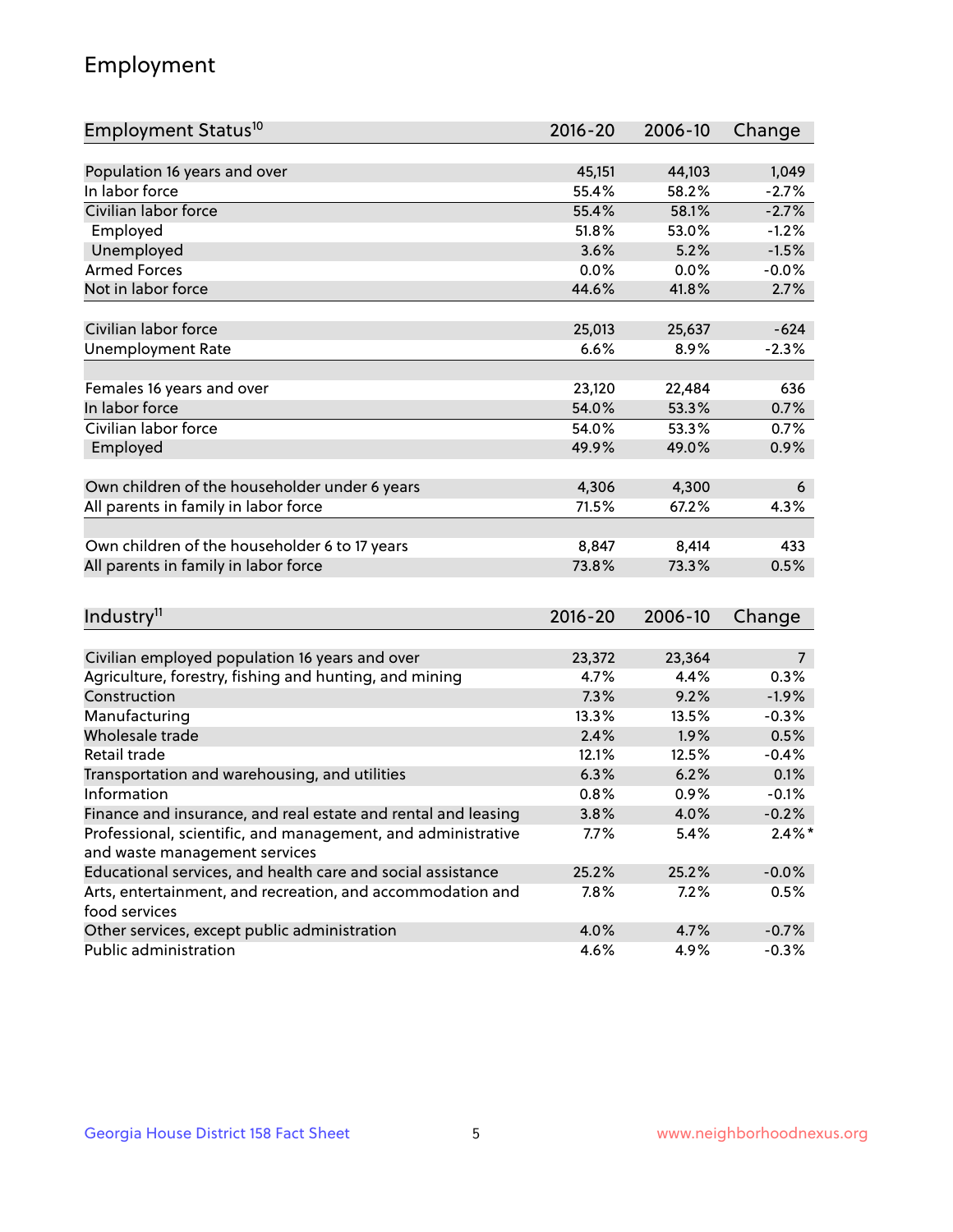## Employment, continued...

| Occupation <sup>12</sup>                                     | $2016 - 20$ | 2006-10 | Change         |
|--------------------------------------------------------------|-------------|---------|----------------|
| Civilian employed population 16 years and over               | 23,372      | 23,364  | $\overline{7}$ |
| Management, business, science, and arts occupations          | 29.7%       | 28.1%   | 1.6%           |
| Service occupations                                          | 17.9%       | 18.2%   | $-0.4%$        |
| Sales and office occupations                                 | 18.9%       | 21.9%   | $-3.0\%$ *     |
| Natural<br>and<br>resources,<br>construction,<br>maintenance | 14.5%       | 12.9%   | 1.6%           |
| occupations                                                  |             |         |                |
| Production, transportation, and material moving occupations  | 19.0%       | 18.9%   | 0.1%           |
| Class of Worker <sup>13</sup>                                | $2016 - 20$ | 2006-10 | Change         |
|                                                              |             |         |                |
| Civilian employed population 16 years and over               | 23,372      | 23,364  | $\overline{7}$ |
| Private wage and salary workers                              | 74.0%       | 71.5%   | 2.6%           |
| Government workers                                           | 18.8%       | 21.0%   | $-2.2%$        |
| Self-employed in own not incorporated business workers       | 6.8%        | 7.4%    | $-0.5%$        |
| Unpaid family workers                                        | 0.3%        | 0.1%    | 0.2%           |
| Job Flows <sup>14</sup>                                      | 2019        | 2010    | Change         |
|                                                              |             |         |                |
| Total Jobs in district                                       | 20,191      | 20,932  | $-741$         |
| Held by residents of district                                | 38.5%       | 42.0%   | $-3.5%$        |
| Held by non-residents of district                            | 61.5%       | 58.0%   | 3.5%           |
| Jobs by Industry Sector <sup>15</sup>                        | 2019        | 2010    | Change         |
|                                                              |             |         |                |
| Total Jobs in district                                       | 20,191      | 20,932  | $-741$         |
| <b>Goods Producing sectors</b>                               | 15.5%       | 15.4%   | 0.0%           |
| Trade, Transportation, and Utilities sectors                 | 15.4%       | 19.7%   | $-4.3%$        |
| All Other Services sectors                                   | 69.1%       | 64.9%   | 4.3%           |
|                                                              |             |         |                |
| Total Jobs in district held by district residents            | 7,783       | 8,793   | $-1,010$       |
| <b>Goods Producing sectors</b>                               | 21.3%       | 20.4%   | 0.9%           |
| Trade, Transportation, and Utilities sectors                 | 14.1%       | 14.2%   | $-0.0%$        |
| All Other Services sectors                                   | 64.6%       | 65.5%   | $-0.9%$        |
|                                                              |             |         |                |
| Jobs by Earnings <sup>16</sup>                               | 2019        | 2010    | Change         |
|                                                              |             |         |                |
| Total Jobs in district                                       | 20,191      | 20,932  | $-741$         |
| Jobs with earnings \$1250/month or less                      | 28.0%       | 34.4%   | $-6.4%$        |
| Jobs with earnings \$1251/month to \$3333/month              | 40.0%       | 44.6%   | $-4.5%$        |
| Jobs with earnings greater than \$3333/month                 | 31.9%       | 21.0%   | 10.9%          |
| Total Jobs in district held by district residents            | 7,783       | 8,793   | $-1,010$       |
| Jobs with earnings \$1250/month or less                      | 27.4%       | 33.7%   | $-6.4%$        |
| Jobs with earnings \$1251/month to \$3333/month              | 43.0%       | 45.2%   | $-2.3%$        |
| Jobs with earnings greater than \$3333/month                 | 29.7%       | 21.1%   | 8.6%           |
|                                                              |             |         |                |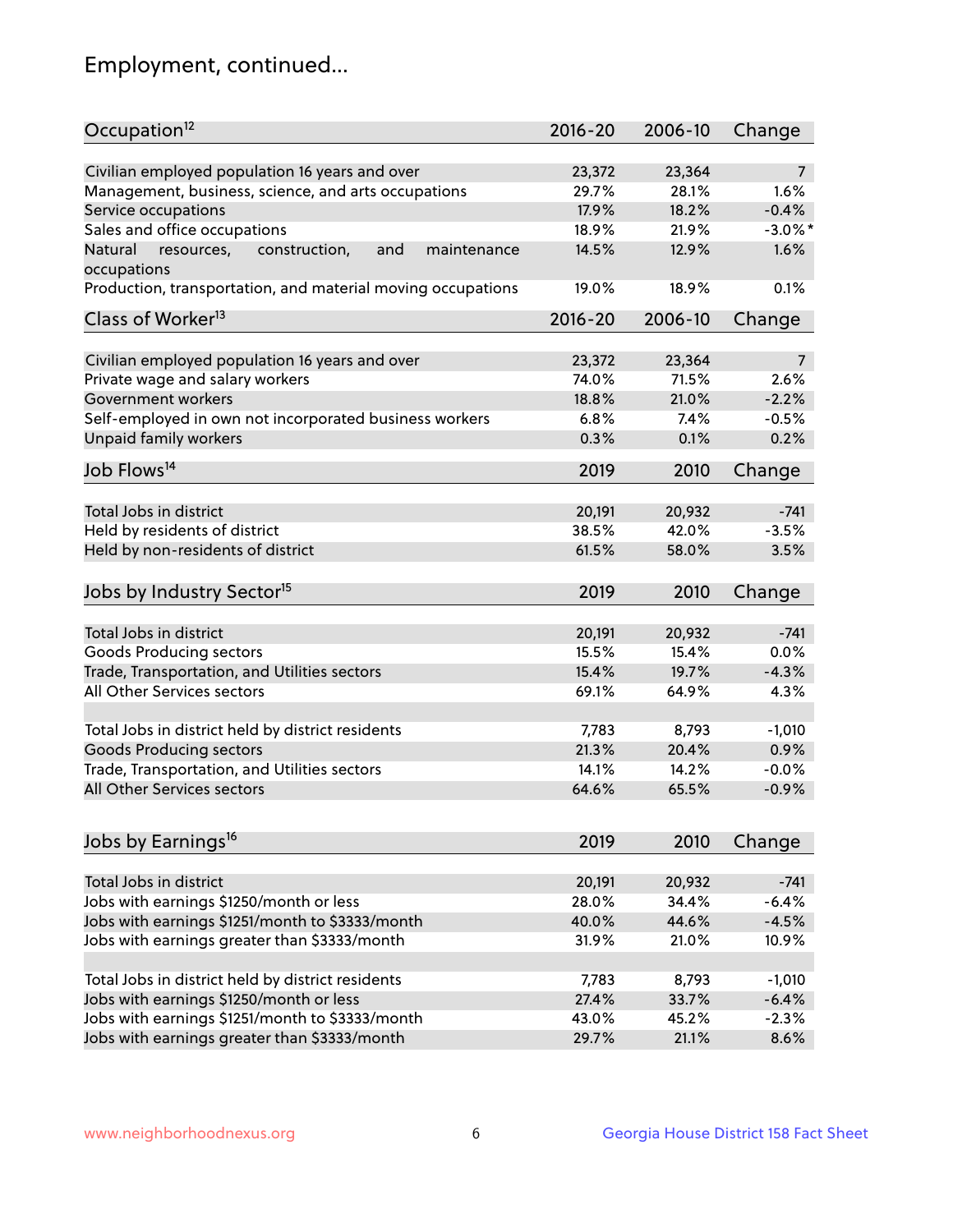## Employment, continued...

| Jobs by Age of Worker <sup>17</sup>               | 2019   | 2010   | Change   |
|---------------------------------------------------|--------|--------|----------|
|                                                   |        |        |          |
| Total Jobs in district                            | 20,191 | 20,932 | $-741$   |
| Jobs with workers age 29 or younger               | 22.1%  | 25.6%  | $-3.5%$  |
| Jobs with workers age 30 to 54                    | 52.9%  | 54.4%  | $-1.5%$  |
| Jobs with workers age 55 or older                 | 25.0%  | 20.0%  | 5.0%     |
|                                                   |        |        |          |
| Total Jobs in district held by district residents | 7,783  | 8,793  | $-1,010$ |
| Jobs with workers age 29 or younger               | 18.2%  | 21.1%  | $-2.9%$  |
| Jobs with workers age 30 to 54                    | 54.4%  | 56.6%  | $-2.2%$  |
| Jobs with workers age 55 or older                 | 27.3%  | 22.3%  | 5.1%     |

#### Education

| School Enrollment <sup>18</sup>                | $2016 - 20$ | 2006-10 | Change     |
|------------------------------------------------|-------------|---------|------------|
|                                                |             |         |            |
| Population 3 years and over enrolled in school | 14,582      | 14,387  | 195        |
| Nursery school, preschool                      | 5.7%        | 8.7%    | $-3.0\%$ * |
| Kindergarten                                   | 5.0%        | 4.8%    | 0.2%       |
| Elementary school (grades 1-8)                 | 44.5%       | 41.3%   | 3.1%       |
| High school (grades 9-12)                      | 22.9%       | 21.7%   | 1.2%       |
| College or graduate school                     | 21.9%       | 23.4%   | $-1.5%$    |
| Educational Attainment <sup>19</sup>           | $2016 - 20$ | 2006-10 | Change     |
|                                                |             |         |            |
| Population 25 years and over                   | 38,081      | 36,008  | $2,073*$   |
| Less than 9th grade                            | 6.1%        | 8.9%    | $-2.8%$    |
| 9th to 12th grade, no diploma                  | 12.5%       | 15.1%   | $-2.6%$    |
| High school graduate (includes equivalency)    | 37.5%       | 38.4%   | $-0.8%$    |
| Some college, no degree                        | 18.6%       | 17.8%   | 0.8%       |
| Associate's degree                             | 7.6%        | 5.3%    | $2.4\%$ *  |
| Bachelor's degree                              | 10.3%       | 8.5%    | $1.8\%$ *  |
| Graduate or professional degree                | 7.4%        | 6.0%    | 1.4%       |
|                                                |             |         |            |
| Percent high school graduate or higher         | 81.4%       | 76.0%   | $5.5%$ *   |
| Percent bachelor's degree or higher            | 17.7%       | 14.6%   | 3.2%       |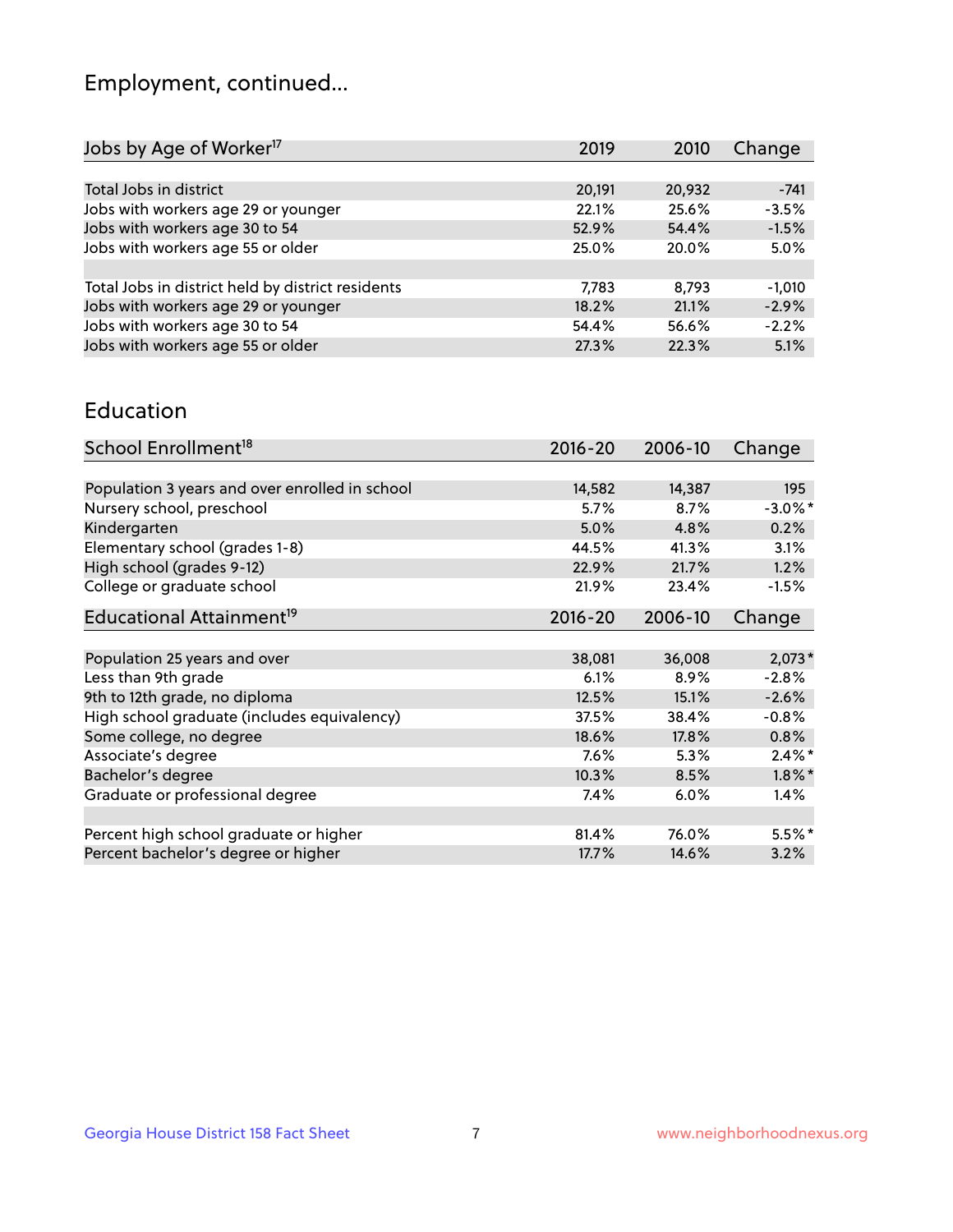## Housing

| Households by Type <sup>20</sup>                     | 2016-20     | 2006-10 | Change     |
|------------------------------------------------------|-------------|---------|------------|
|                                                      |             |         |            |
| <b>Total households</b>                              | 21,857      | 21,115  | 742        |
| Family households (families)                         | 66.3%       | 69.0%   | $-2.7%$    |
| With own children under 18 years                     | 27.9%       | 31.8%   | $-3.9\%$ * |
| Married-couple family                                | 43.4%       | 47.2%   | $-3.9\%$ * |
| With own children of the householder under 18 years  | 15.8%       | 20.0%   | $-4.2%$    |
| Male householder, no wife present, family            | 4.5%        | 6.0%    | $-1.5%$    |
| With own children of the householder under 18 years  | 2.1%        | 2.8%    | $-0.7%$    |
| Female householder, no husband present, family       | 18.4%       | 15.8%   | $2.6\%$ *  |
| With own children of the householder under 18 years  | 10.0%       | 9.0%    | 0.9%       |
| Nonfamily households                                 | 33.7%       | 31.0%   | 2.7%       |
| Householder living alone                             | 28.7%       | 26.0%   | 2.7%       |
| 65 years and over                                    | 12.5%       | 9.0%    | $3.4\%$ *  |
|                                                      |             |         |            |
| Households with one or more people under 18 years    | 32.4%       | 37.2%   | $-4.8\%$ * |
| Households with one or more people 65 years and over | 31.1%       | 24.9%   | $6.2\%$    |
|                                                      |             |         |            |
| Average household size                               | 2.55        | 2.60    | $-0.05*$   |
| Average family size                                  | 3.14        | 3.15    | $-0.01$    |
| Housing Occupancy <sup>21</sup>                      | $2016 - 20$ | 2006-10 | Change     |
|                                                      |             |         |            |
| Total housing units                                  | 25,813      | 25,251  | 562        |
| Occupied housing units                               | 84.7%       | 83.6%   | 1.1%       |
| Vacant housing units                                 | 15.3%       | 16.4%   | $-1.1%$    |
| Homeowner vacancy rate                               | 0.9         | 2.1     | $-1.2$     |
| Rental vacancy rate                                  | 4.6         | 7.5     | $-2.9$     |
|                                                      |             |         |            |
| Units in Structure <sup>22</sup>                     | 2016-20     | 2006-10 | Change     |
| Total housing units                                  | 25,813      | 25,251  | 562        |
| 1-unit, detached                                     | 59.8%       | 60.8%   | $-1.0%$    |
|                                                      | 1.4%        | 1.0%    | 0.4%       |
| 1-unit, attached<br>2 units                          | 5.2%        | 3.2%    | 2.0%       |
| 3 or 4 units                                         |             |         | 0.0%       |
|                                                      | 3.3%        | 3.3%    |            |
| 5 to 9 units                                         | 2.2%        | 1.4%    | 0.8%       |
| 10 to 19 units                                       | 0.6%        | 1.7%    | $-1.1%$    |
| 20 or more units                                     | 1.5%        | 0.8%    | 0.7%       |
| Mobile home                                          | 25.9%       | 27.7%   | $-1.8%$    |
| Boat, RV, van, etc.                                  | 0.1%        | 0.1%    | 0.0%       |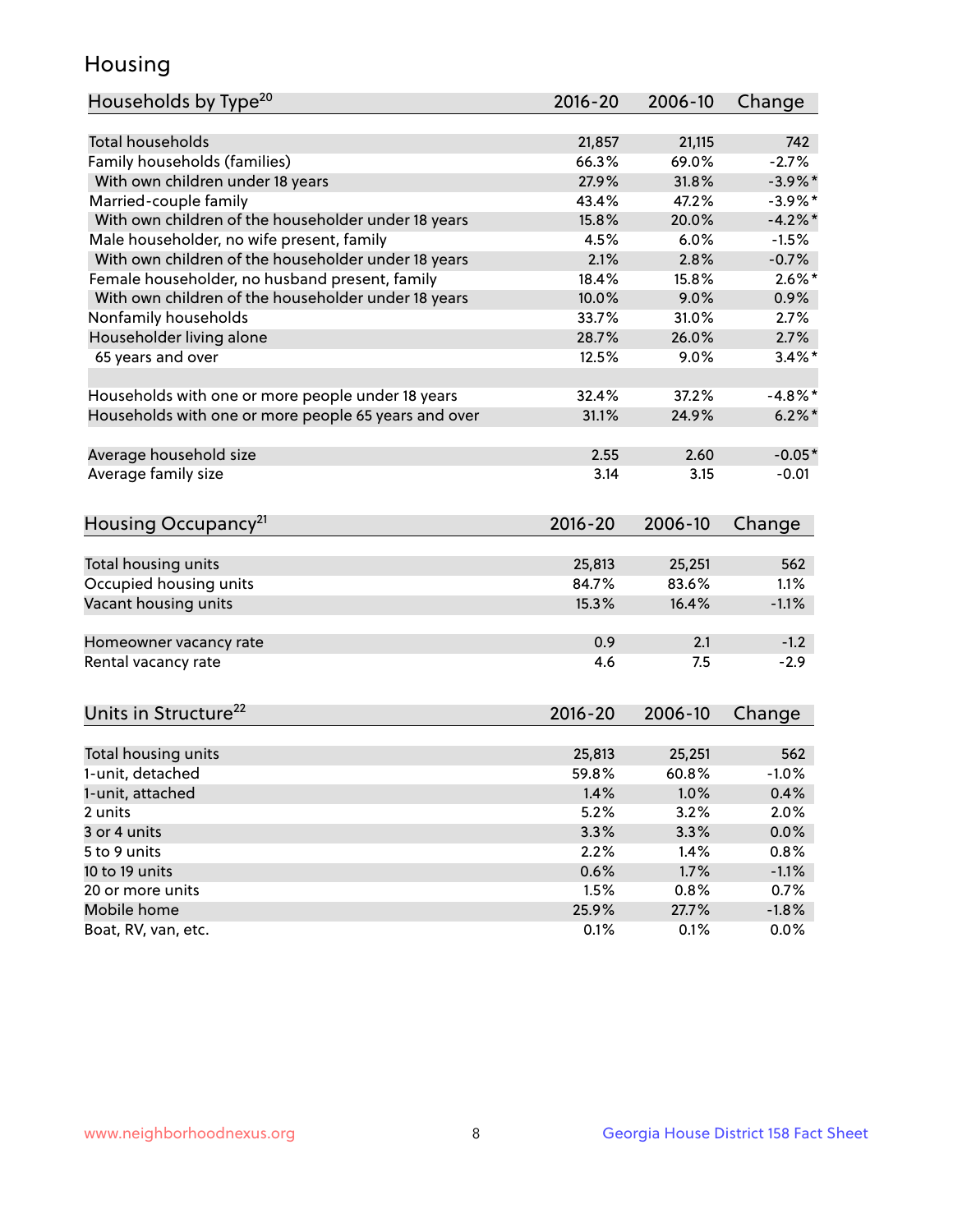## Housing, Continued...

| Year Structure Built <sup>23</sup>             | 2016-20       | 2006-10 | Change     |
|------------------------------------------------|---------------|---------|------------|
| Total housing units                            | 25,813        | 25,251  | 562        |
| Built 2014 or later                            | 2.3%          | (X)     | (X)        |
| Built 2010 to 2013                             | 2.7%          | (X)     | (X)        |
| Built 2000 to 2009                             | 16.4%         | 11.3%   | $5.1\%$ *  |
|                                                | 20.8%         | 20.9%   | $-0.1%$    |
| Built 1990 to 1999                             |               |         |            |
| Built 1980 to 1989<br>Built 1970 to 1979       | 14.5%         | 16.9%   | $-2.4%$    |
|                                                | 16.2%<br>9.6% | 17.5%   | $-1.3%$    |
| Built 1960 to 1969                             |               | 9.5%    | 0.1%       |
| Built 1950 to 1959                             | 6.8%          | 7.7%    | $-0.9%$    |
| Built 1940 to 1949                             | 3.5%          | 5.7%    | $-2.2%$    |
| Built 1939 or earlier                          | 7.3%          | 10.7%   | $-3.4\%$ * |
| Housing Tenure <sup>24</sup>                   | $2016 - 20$   | 2006-10 | Change     |
| Occupied housing units                         | 21,857        | 21,115  | 742        |
| Owner-occupied                                 | 58.9%         | 64.4%   | $-5.5%$ *  |
| Renter-occupied                                | 41.1%         | 35.6%   | $5.5\%$ *  |
| Average household size of owner-occupied unit  | 2.66          | 2.65    | 0.01       |
| Average household size of renter-occupied unit | 2.39          | 2.52    | $-0.13$    |
| Residence 1 Year Ago <sup>25</sup>             | $2016 - 20$   | 2006-10 | Change     |
|                                                |               |         |            |
| Population 1 year and over                     | 56,777        | 55,706  | 1,072      |
| Same house                                     | 86.8%         | 85.7%   | 1.1%       |
| Different house in the U.S.                    | 13.0%         | 14.1%   | $-1.2%$    |
| Same county                                    | 5.6%          | 8.1%    | $-2.5%$ *  |
| Different county                               | 7.4%          | 6.0%    | 1.4%       |
| Same state                                     | 5.7%          | 4.4%    | $1.3\%$ *  |
| Different state                                | 1.7%          | 1.7%    | 0.0%       |
| Abroad                                         | 0.2%          | 0.1%    | 0.1%       |
| Value of Housing Unit <sup>26</sup>            | $2016 - 20$   | 2006-10 | Change     |
| Owner-occupied units                           | 12,866        | 13,593  | $-726$     |
| Less than \$50,000                             | 23.9%         | 27.0%   | $-3.1%$    |
| \$50,000 to \$99,999                           | 28.0%         | 29.8%   | $-1.8%$    |
| \$100,000 to \$149,999                         | 17.1%         | 16.0%   | 1.2%       |
| \$150,000 to \$199,999                         | 10.5%         | 11.2%   | $-0.7%$    |
| \$200,000 to \$299,999                         | 13.0%         | 10.6%   | 2.5%       |
| \$300,000 to \$499,999                         | 5.9%          | 3.7%    | 2.2%       |
| \$500,000 to \$999,999                         | 1.2%          | 1.5%    | $-0.3%$    |
| \$1,000,000 or more                            | 0.4%          | 0.3%    | 0.1%       |
| Median (dollars)                               | 96,724        | 86,946  | $9,778*$   |
| Mortgage Status <sup>27</sup>                  | $2016 - 20$   | 2006-10 | Change     |
| Owner-occupied units                           | 12,866        | 13,593  | $-726$     |
| Housing units with a mortgage                  | 43.8%         | 52.2%   | $-8.4\%$ * |
|                                                |               |         |            |
| Housing units without a mortgage               | 56.2%         | 47.8%   | $8.4\% *$  |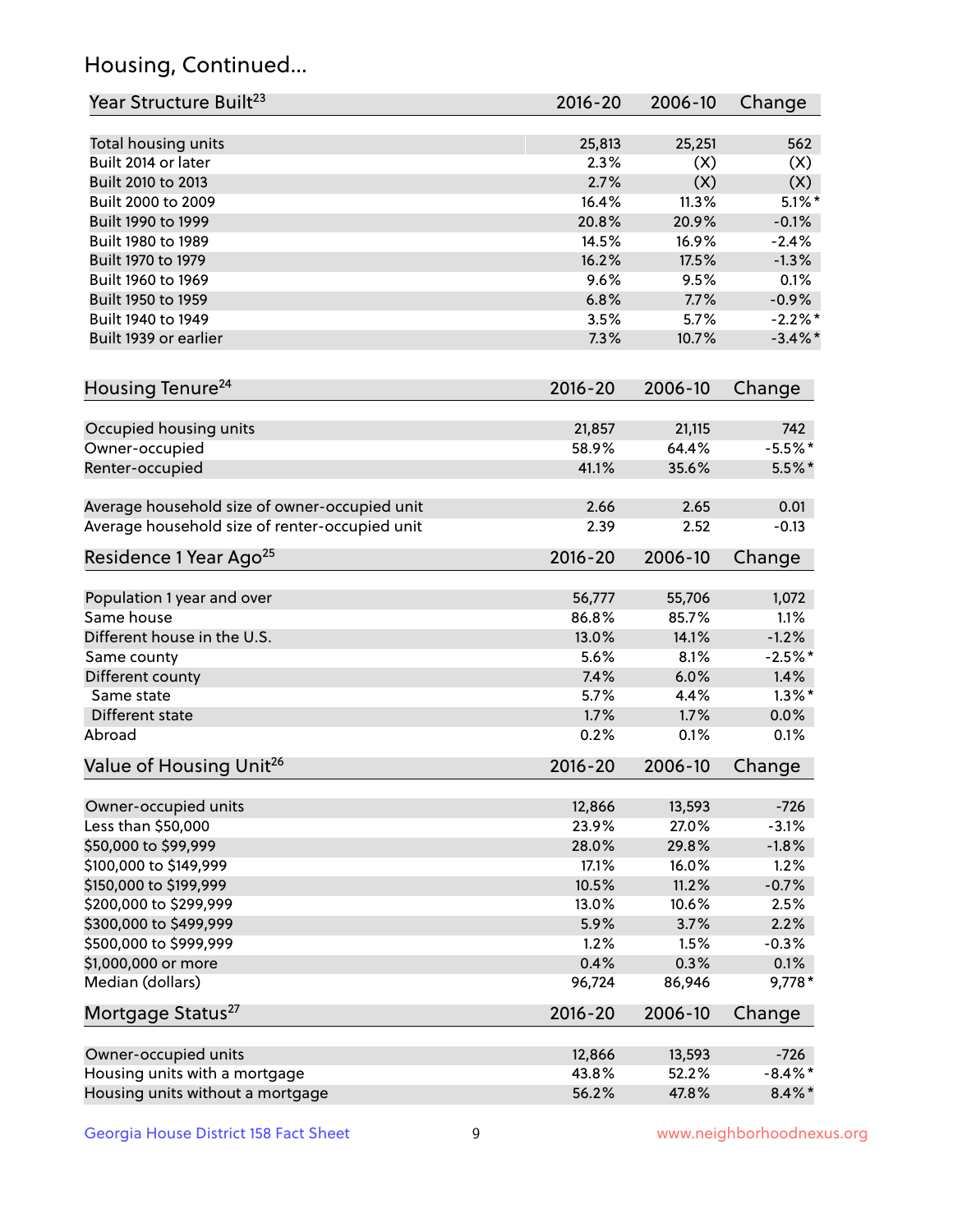## Housing, Continued...

| Selected Monthly Owner Costs <sup>28</sup>                                            | 2016-20     | 2006-10 | Change      |
|---------------------------------------------------------------------------------------|-------------|---------|-------------|
| Housing units with a mortgage                                                         | 5,634       | 7,092   | $-1,458*$   |
| Less than \$300                                                                       | 0.5%        | 0.7%    | $-0.2%$     |
| \$300 to \$499                                                                        | 1.9%        | 5.7%    | $-3.8%$     |
| \$500 to \$999                                                                        | 43.4%       | 45.8%   | $-2.4%$     |
| \$1,000 to \$1,499                                                                    | 31.5%       | 28.6%   | 2.9%        |
| \$1,500 to \$1,999                                                                    | 14.9%       | 13.0%   | 1.9%        |
| \$2,000 to \$2,999                                                                    | 6.0%        | 4.2%    | 1.8%        |
| \$3,000 or more                                                                       | $1.8\%$     | $1.9\%$ | $-0.1%$     |
| Median (dollars)                                                                      | 1,063       | 973     | $90*$       |
|                                                                                       |             |         |             |
| Housing units without a mortgage                                                      | 7,232       | 6,500   | 731*        |
| Less than \$150                                                                       | 4.9%        | 5.7%    | $-0.8%$     |
| \$150 to \$249                                                                        | 17.8%       | 25.8%   | $-8.0\%$ *  |
| \$250 to \$349                                                                        | 22.1%       | 32.3%   | $-10.2\%$ * |
| \$350 to \$499                                                                        | 34.7%       | 22.3%   | 12.4%*      |
| \$500 to \$699                                                                        | 15.1%       | 10.5%   | 4.5%        |
| \$700 or more                                                                         | 5.4%        | 3.3%    | 2.1%        |
| Median (dollars)                                                                      | 376         | 300     | $76*$       |
| Selected Monthly Owner Costs as a Percentage of<br>Household Income <sup>29</sup>     | $2016 - 20$ | 2006-10 | Change      |
| Housing units with a mortgage (excluding units where<br>SMOCAPI cannot be computed)   | 5,577       | 7,068   | $-1,491*$   |
| Less than 20.0 percent                                                                | 45.4%       | 40.9%   | 4.5%        |
| 20.0 to 24.9 percent                                                                  | 17.3%       | 11.4%   | $6.0\%$ *   |
| 25.0 to 29.9 percent                                                                  | 10.1%       | 9.6%    | 0.5%        |
| 30.0 to 34.9 percent                                                                  | 8.3%        | 11.3%   | $-3.0%$     |
| 35.0 percent or more                                                                  | 18.9%       | 26.8%   | $-7.9%$ *   |
| Not computed                                                                          | 57          | 24      | 33          |
| Housing unit without a mortgage (excluding units where<br>SMOCAPI cannot be computed) | 7,125       | 6,446   | 678         |
| Less than 10.0 percent                                                                | 51.7%       | 41.2%   | 10.5%       |
| 10.0 to 14.9 percent                                                                  | 14.8%       | 22.3%   | $-7.5%$ *   |
| 15.0 to 19.9 percent                                                                  | 9.8%        | 10.3%   | $-0.4%$     |
| 20.0 to 24.9 percent                                                                  | 5.7%        | 7.8%    | $-2.1%$     |
| 25.0 to 29.9 percent                                                                  | 3.3%        | 4.6%    | $-1.4%$     |
| 30.0 to 34.9 percent                                                                  | 3.8%        | 4.0%    | $-0.3%$     |
| 35.0 percent or more                                                                  | 10.9%       | 9.7%    | 1.2%        |
| Not computed                                                                          | 107         | 54      | 53          |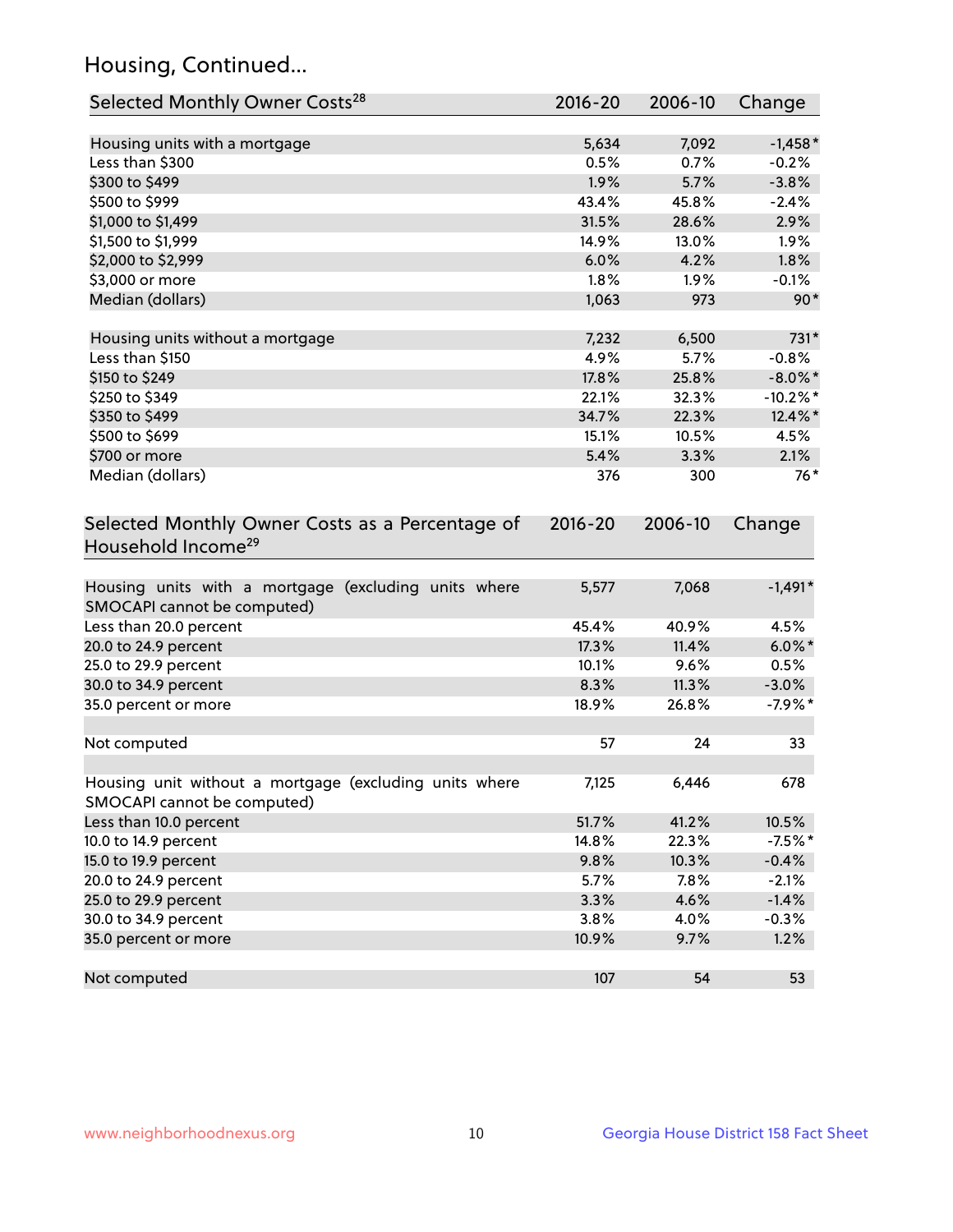## Housing, Continued...

| Gross Rent <sup>30</sup>                                     | 2016-20     | 2006-10 | Change      |
|--------------------------------------------------------------|-------------|---------|-------------|
|                                                              |             |         |             |
| Occupied units paying rent                                   | 7,841       | 6,654   | $1,186*$    |
| Less than \$200                                              | 2.7%        | 5.0%    | $-2.2%$     |
| \$200 to \$499                                               | 19.3%       | 43.0%   | $-23.8\%$ * |
| \$500 to \$749                                               | 39.2%       | 35.9%   | $3.3\%$     |
| \$750 to \$999                                               | 26.9%       | 11.4%   | 15.5%*      |
| \$1,000 to \$1,499                                           | 11.0%       | 4.2%    | 6.7%        |
| \$1,500 to \$1,999                                           | 0.7%        | 0.4%    | 0.2%        |
| \$2,000 or more                                              | $0.3\%$     | 0.1%    | 0.2%        |
| Median (dollars)                                             | 664         | 510     | $155*$      |
|                                                              |             |         |             |
| No rent paid                                                 | 1,150       | 868     | 282         |
|                                                              |             |         |             |
| Gross Rent as a Percentage of Household Income <sup>31</sup> | $2016 - 20$ | 2006-10 | Change      |
|                                                              |             |         |             |
| Occupied units paying rent (excluding units where GRAPI      | 7,537       | 6,375   | 1,162       |
| cannot be computed)                                          |             |         |             |
| Less than 15.0 percent                                       | 16.6%       | 20.2%   | $-3.7%$     |
| 15.0 to 19.9 percent                                         | 16.8%       | 12.7%   | 4.1%        |

| 20.0 to 24.9 percent | 13.5% | $9.6\%$ | $3.9\%$ |
|----------------------|-------|---------|---------|
| 25.0 to 29.9 percent | 7.1%  | 11.7%   | $-4.6%$ |
| 30.0 to 34.9 percent | 7.3%  | $4.2\%$ | 3.1%    |
| 35.0 percent or more | 38.8% | 41.6%   | $-2.8%$ |
|                      |       |         |         |
| Not computed         | 1.453 | 1.147   | 306     |
|                      |       |         |         |

## Transportation

| Commuting to Work <sup>32</sup>           | 2016-20 | 2006-10 | Change     |
|-------------------------------------------|---------|---------|------------|
|                                           |         |         |            |
| Workers 16 years and over                 | 22,716  | 22,790  | $-74$      |
| Car, truck, or van - drove alone          | 81.0%   | 75.1%   | $5.9\%$ *  |
| Car, truck, or van - carpooled            | 12.2%   | 13.3%   | $-1.0%$    |
| Public transportation (excluding taxicab) | 0.5%    | 0.5%    | 0.0%       |
| Walked                                    | 1.2%    | 1.3%    | $-0.1%$    |
| Other means                               | $1.3\%$ | 4.6%    | $-3.3\%$ * |
| Worked at home                            | 3.8%    | 5.2%    | $-1.4%$    |
|                                           |         |         |            |
| Mean travel time to work (minutes)        | 25.1    | 22.0    | $3.1*$     |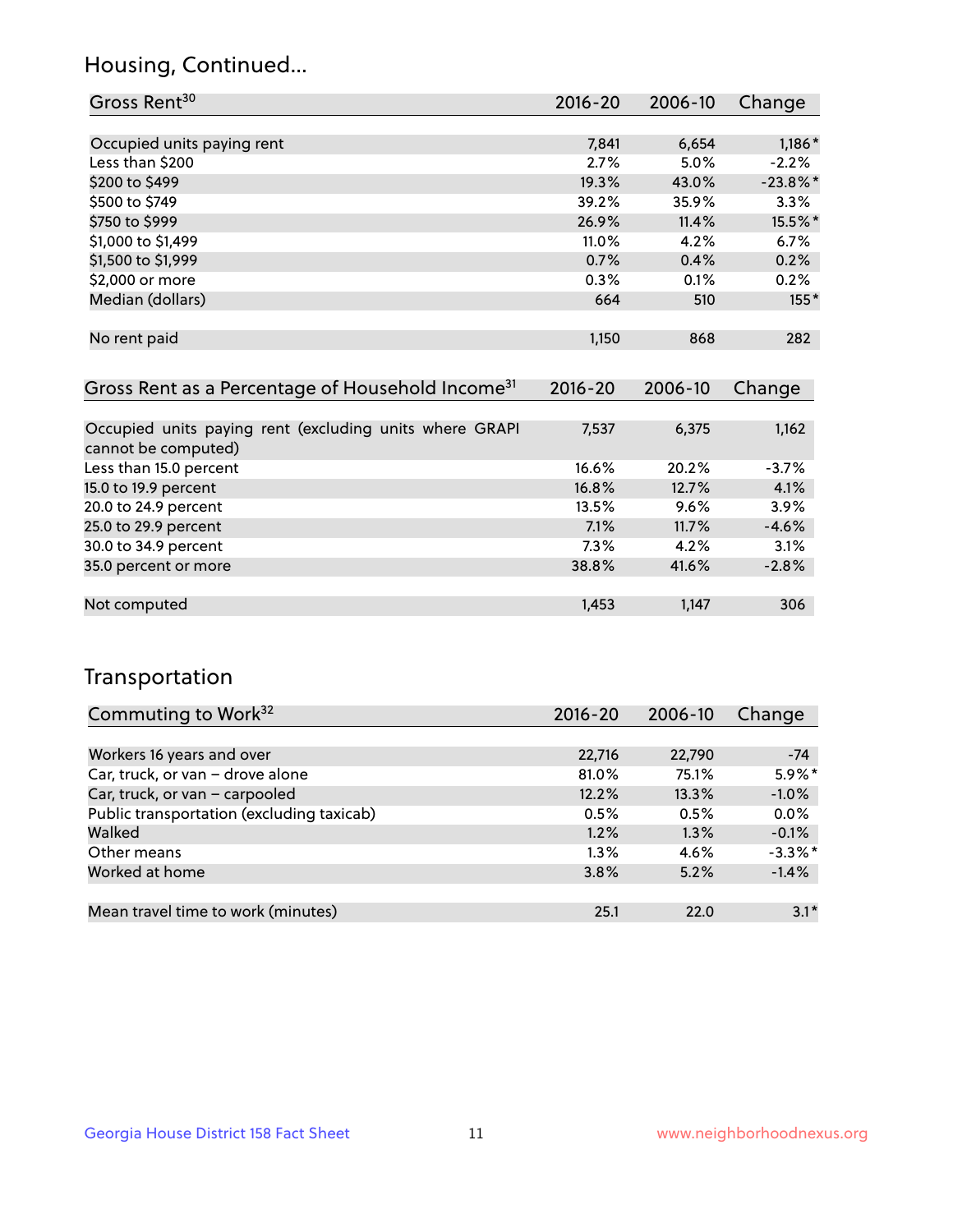## Transportation, Continued...

| Vehicles Available <sup>33</sup> | 2016-20 | 2006-10 | Change  |
|----------------------------------|---------|---------|---------|
|                                  |         |         |         |
| Occupied housing units           | 21,857  | 21,115  | 742     |
| No vehicles available            | 8.5%    | 7.5%    | 1.0%    |
| 1 vehicle available              | 34.4%   | 34.1%   | 0.3%    |
| 2 vehicles available             | 34.4%   | 36.2%   | $-1.8%$ |
| 3 or more vehicles available     | 22.6%   | 22.2%   | 0.4%    |

#### Health

| Health Insurance coverage <sup>34</sup>                 | 2016-20 |
|---------------------------------------------------------|---------|
|                                                         |         |
| Civilian Noninstitutionalized Population                | 56,016  |
| With health insurance coverage                          | 83.1%   |
| With private health insurance coverage                  | 54.5%   |
| With public health coverage                             | 40.2%   |
| No health insurance coverage                            | 16.9%   |
| Civilian Noninstitutionalized Population Under 19 years | 14,967  |
| No health insurance coverage                            | 7.3%    |
| Civilian Noninstitutionalized Population 19 to 64 years | 31,998  |
| In labor force:                                         | 23,100  |
| Employed:                                               | 21,615  |
| With health insurance coverage                          | 78.4%   |
| With private health insurance coverage                  | 73.9%   |
| With public coverage                                    | 6.4%    |
| No health insurance coverage                            | 21.6%   |
| Unemployed:                                             | 1,485   |
| With health insurance coverage                          | 49.2%   |
| With private health insurance coverage                  | 19.4%   |
| With public coverage                                    | 33.5%   |
| No health insurance coverage                            | 50.8%   |
| Not in labor force:                                     | 8,899   |
| With health insurance coverage                          | 67.7%   |
| With private health insurance coverage                  | 35.7%   |
| With public coverage                                    | 40.5%   |
| No health insurance coverage                            | 32.3%   |